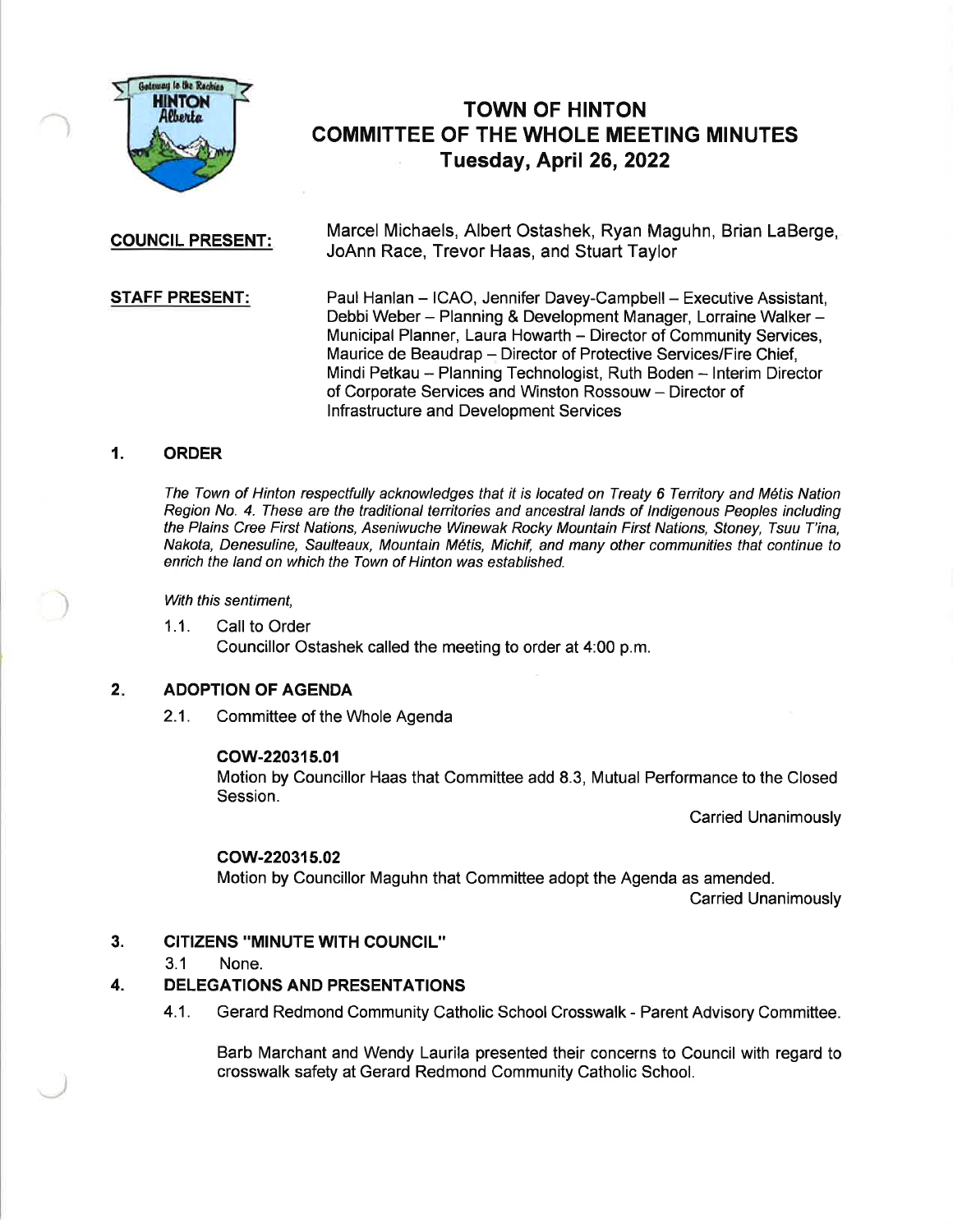### 5. REPORTS FROM ADMINISTRATION

5.1. Gerard Redmond Community Catholic School Crosswalk Safety - MD-2234

#### cow-220315.03

Motion by Councillor Haas that Committee direct Administration to bring back to a Regular Meeting of Council May 3, 2022, for Council's consideration to add lighted crosswalk infrastructure at the Gerard Redmond Community Catholic School to the 2022 capitd plan and that the funding (\$85,000.00) be from the ATE reserve fund.

Carried Unanimously

Short-Term Rental Bylaw No. 1162  $5.2 -$ 

### cow-220315.04

Motion by Councillor LaBerge to direct Administration to amend the draft Bylaw No. 1162., Section 5.0, 4.1, T, to require a parking stall for every 2 rooms whether principal and non-principal Short-Term Rental and not to be limited by the Land Use Bylaw No. <sup>1</sup>088.

Carried Unanimously

### cow-220315.05

Motion by Mayor Michaels that Bylaw No. 1 162 reflect a rate of \$560.00 for non-principal residents' license fee.

DEFEATED.2-5

(ln Favour: Councillor Maguhn and Councillor Haas). (Opposed: Mayor Michaels, Councillor Ostashek, Councillor LaBerge, Councillor

Race, and Councillor Taylor).

A short break was called at 6:10 p.m. and Committee resumed at 6:18 p.m.

### cow-220315.06

Motion by Councillor LaBerge Bylaw No. 1126 Business License Bylaw reflect a rate of \$1,500.00 for all non-principal residence Short-Term Rentals and a rate of \$1,000.00 for principal residence Short-Term Rentals.

Carried 4-3

(ln Favour: Councillor LaBerge, Mayor Michaels, Councillor Ostashek, and Councillor Race).

(Opposed: Councillor Maguhn, Councillor Haas, and Councillor Taylor).

#### cow-220315.07

Motion by Councillor Maguhn that Committee amend Short-Term Rental Bylaw No. 1162 to strike section 4.1 u) from the draft.

Carried Unanimously

#### cow-220315.08

Motion by Councillor Haas that Commiftee agree to the recommended amendments and direct Administration to bring Bylaw No. 1162 forward to the Regular Meeting of Council on May 17,2022, to receive Second Reading.

Carried Unanimously

COMMITTEE OF THE WHOLE April26,2022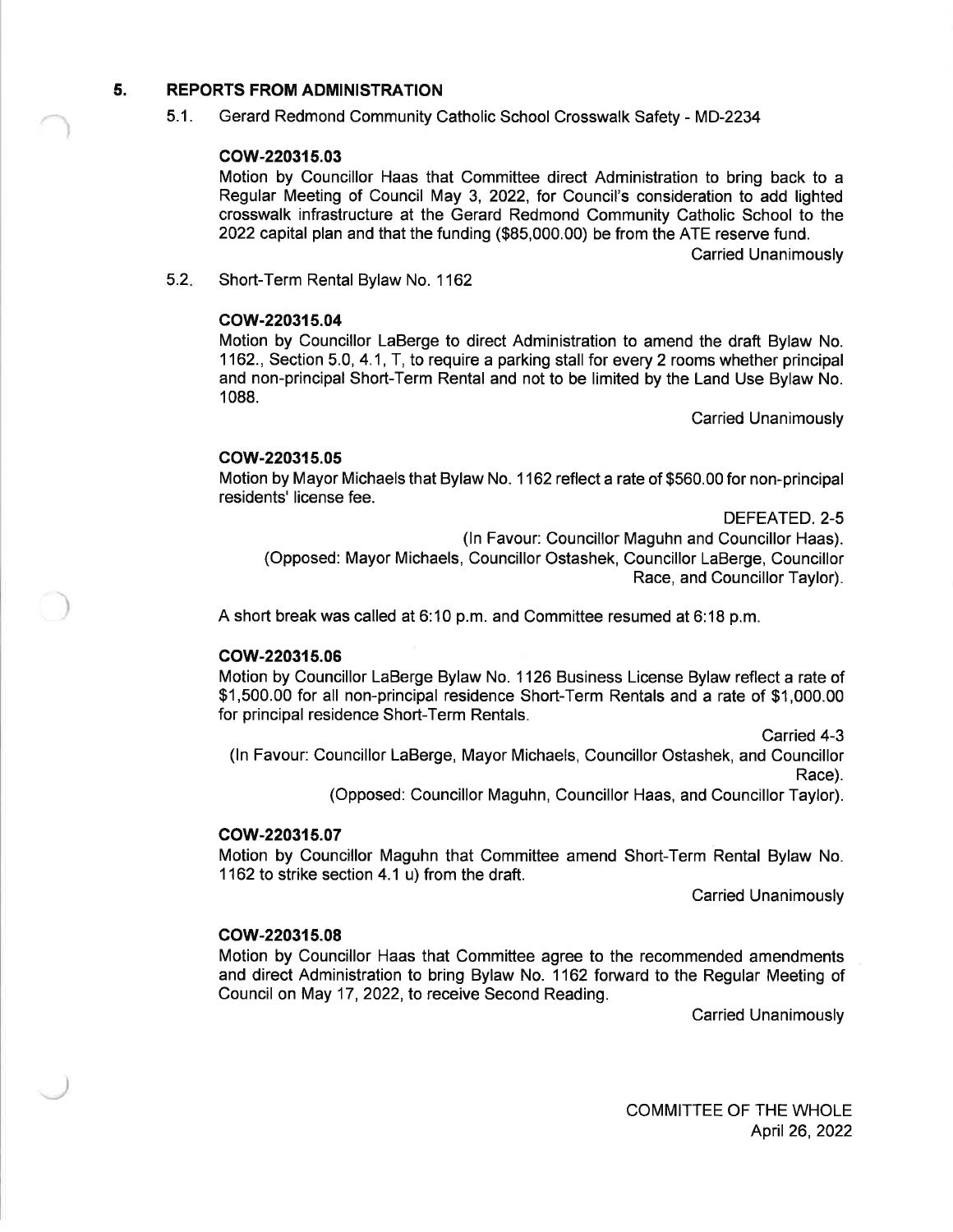5.3. Mobile Vendors Bylaw No. <sup>1070</sup>

### cow-220315.09

Motion by Councillor Taylor that Administration add Section 8.6, appeal fees would be returned to successful appellants for Mobile Vendors Bylaw No. 1070.

Carried Unanimously

### cow-220315.10

Motion by Councillor Maguhn that Committee direct Administration to bring Mobile Vendors Bylaw No. 1170 for First Reading to the Regular Council Meeting on May 17, 2022, as amended and; that Committee direct Administration to schedule a Public Hearing at a Regular Council Meeting on June 21, 2022, in the Council Chambers to hear public comments on Mobile Vendors Bylaw No. 1170.

Carried Unanimously

#### $6.$ DISCUSSION ITEMS

#### 7 REPORTING

- 7.1. Council Reports
	- . Boards and Committees of Council
		- o Council provided updates on meetings and events they attended

#### 7.2 Chief Administrative Officer

- . Reporting
	- o ICAO Hanlan provided an update on operations.
- Status Report
- **Council Action Pending List**
- . CouncilAction Complete List

#### cow-220315.11

Motion by Mayor Michaels that Committee move to Closed Session at 7:19 p.m. with a 5-minute break.

Carried Unanimously

#### CLOSED SESSION 8.

-r)

Section 197(2) of the Municipal Government Act specifies that a Council may close all or part of a meeting to the public if a matter to be discussed is within one of the exceptions to disclosure in Division 2 of Part 1 of FOIP. The exceptions include matters where disclosures could be harmful to personal privacy, individual or public safety, law enforcement, intergovemmental relations, or economic or other interesfs. No bylaw or resolution can be passed af a closed meeting except a resolution to revert to the open Council meeting in public or fo recess.

8.1. Land Discussion - Closed per s.25 of FOIP Debbie Webber & Winston Rossouw joined the Closed Session. cow-220315.12 Motion by Councillor Maguhn that Committee move out of Closed Session at 8:03 p.m. Carried Unanimously

#### cow-220315.13

Motion by Councillor Race that Committee extend the meeting past 8:00 p.m.

Carried Unanimously

COMMITTEE OF THE WHOLE April26,2022